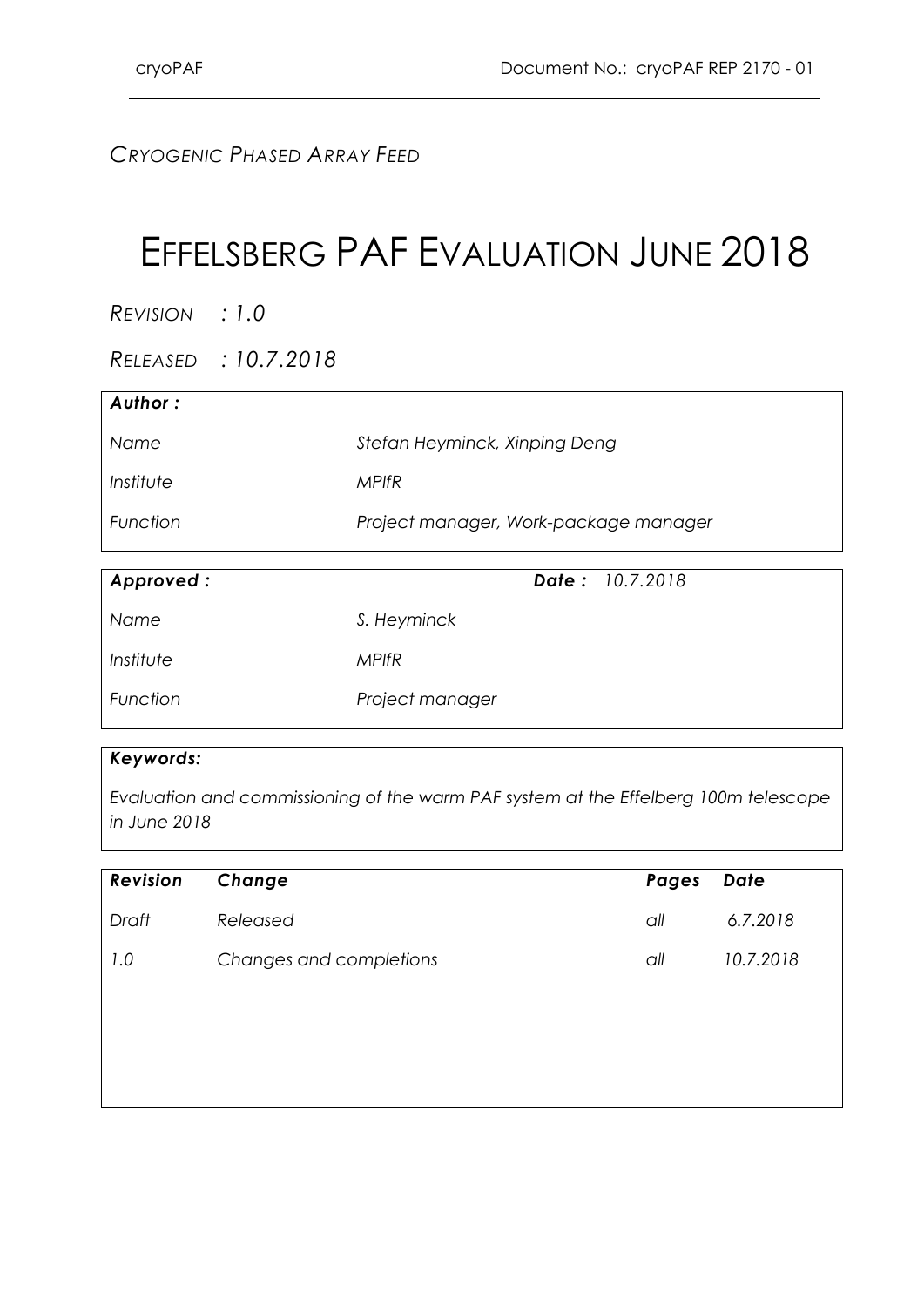# <span id="page-1-0"></span>TABLE OF CONTENTS

| $\mathbf{1}$ |       |  |  |  |  |
|--------------|-------|--|--|--|--|
| $\mathbf{2}$ |       |  |  |  |  |
| 2.1          |       |  |  |  |  |
|              | 2.1.1 |  |  |  |  |
|              | 2.1.2 |  |  |  |  |
|              | 2.1.3 |  |  |  |  |
|              | 2.1.4 |  |  |  |  |
|              | 2.1.5 |  |  |  |  |
|              | 2.1.6 |  |  |  |  |
| 2.2          |       |  |  |  |  |
|              | 2.2.1 |  |  |  |  |
|              | 2.2.2 |  |  |  |  |
|              | 2.2.3 |  |  |  |  |
|              | 2.2.4 |  |  |  |  |
| 3            |       |  |  |  |  |
| 3.1          |       |  |  |  |  |
| 3.2          |       |  |  |  |  |
| 3.3          |       |  |  |  |  |
| 4            |       |  |  |  |  |
| 5            |       |  |  |  |  |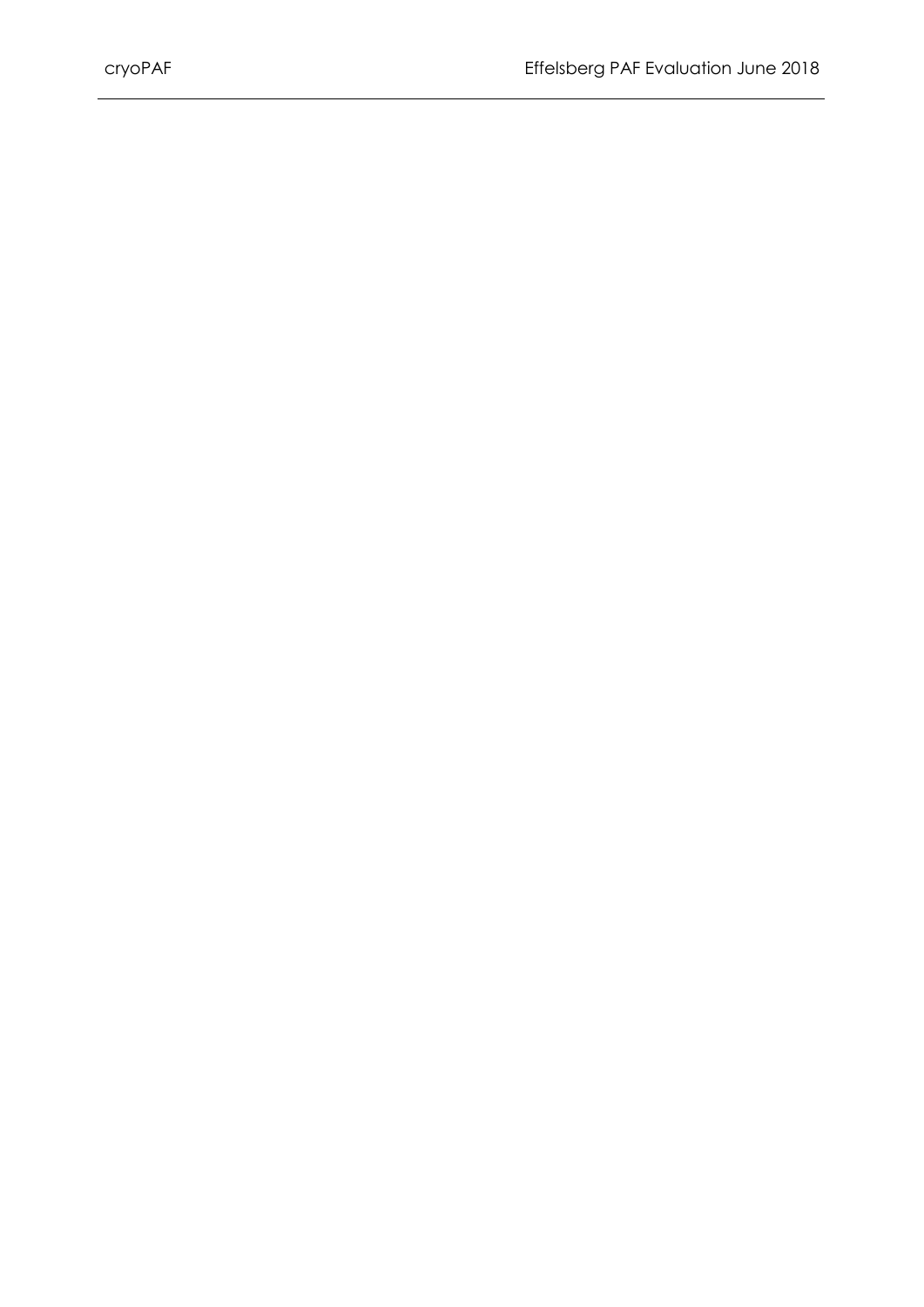### <span id="page-3-0"></span>LIST OF ACRONYMS

| <b>MPIfR</b>  | Max-Planck-Institute for Radioastronomy                       |
|---------------|---------------------------------------------------------------|
| CAS           | Chinese Academy of Science                                    |
| <b>FWHP</b>   | Full width half power                                         |
| <b>IRIG-B</b> | Inter range instrumentation group (timecode of<br>subgroup B) |
| <b>PAF</b>    | <b>Phased Array Feed</b>                                      |
| <b>PSU</b>    | Power supply unit                                             |
| <b>RF</b>     | Radio-Frequency                                               |
| <b>TEC</b>    | Thermoelectric cooler                                         |
| <b>TOS</b>    | Telescope operating system (for PAF frontend and<br>backend)  |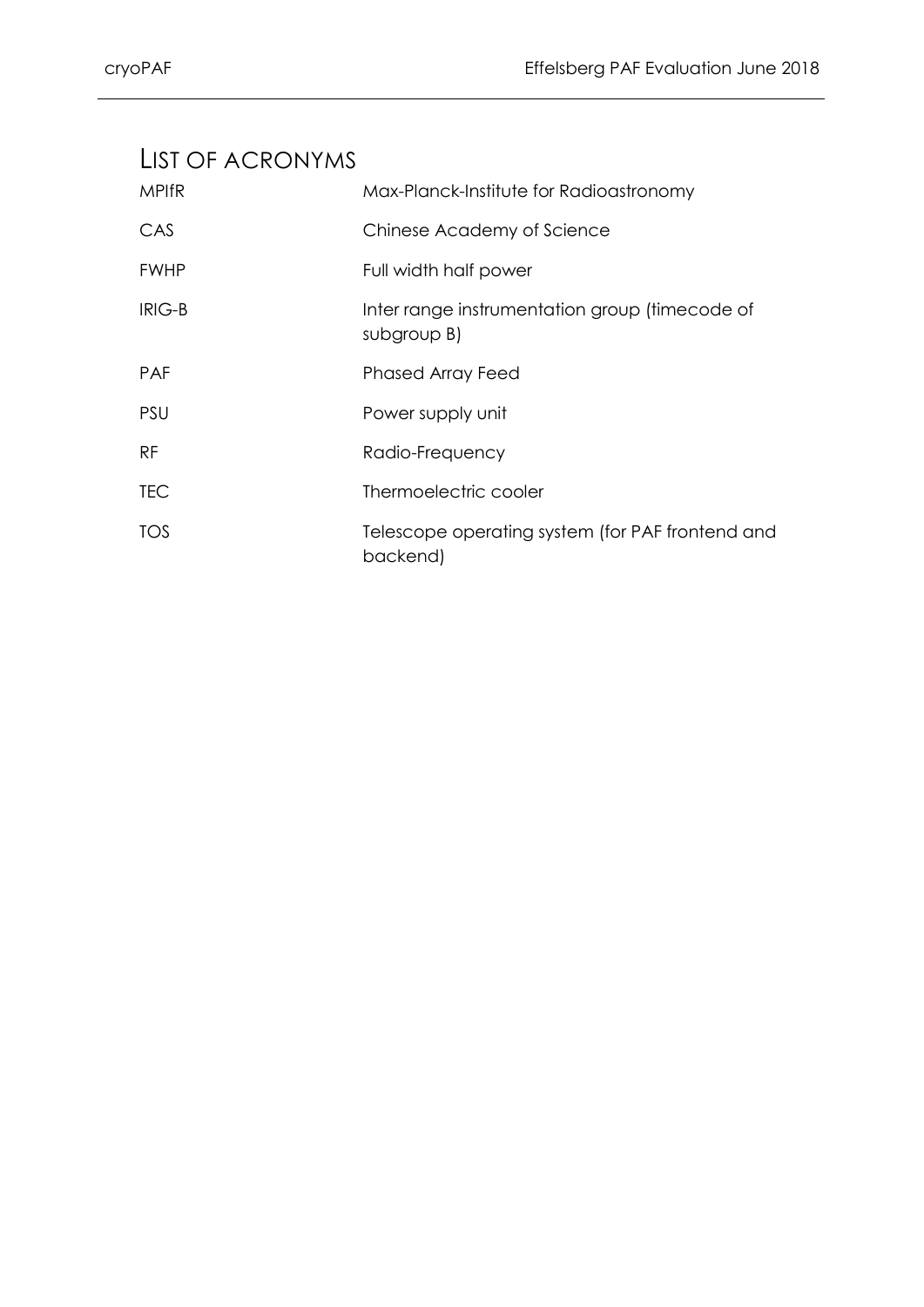### <span id="page-4-0"></span>1 INTRODUCTION

The PAF was installed on Monday June 25th 2018. Observing started on the same day at 5pm.

Objectives: According to "PAF Testplan for June 25th – July 2nd", document number cryoPAF PLA 2170-01.

The testing in the testplan reads to be nice and easy. But in reality we have been surprised by a lot of problems, lack of understanding and experience with the receiver system (especially with the new version of the receiver software), and problems in the telescope receiver interplay. In the end we learned a lot but most of the proposed measurements and tests could not be performed as required / planed.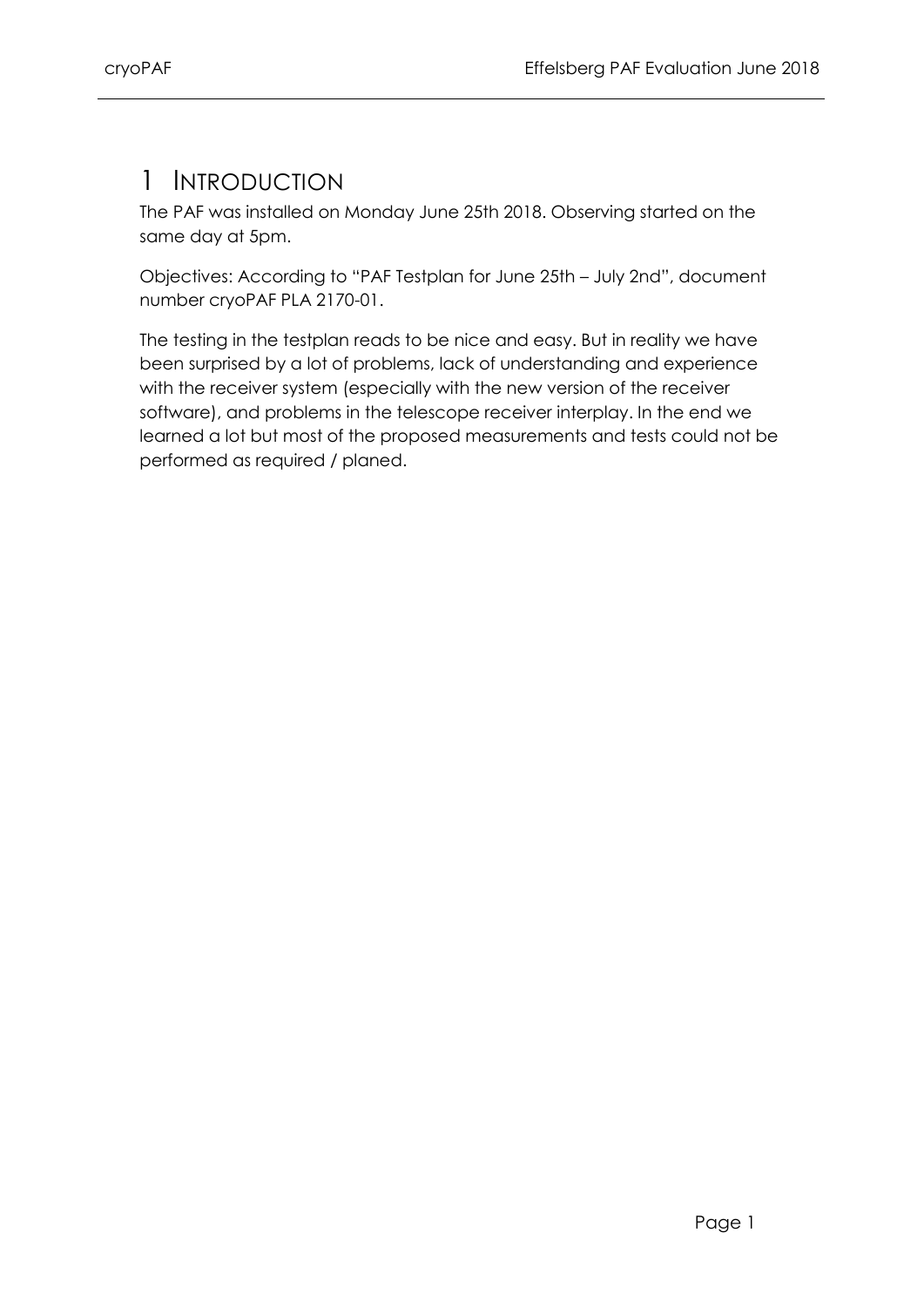# <span id="page-5-0"></span>2 PROBLEMS

#### <span id="page-5-1"></span>2.1 HARDWARE PROBLEMS

We detected several hardware problems or problems with the configuration of the hardware.

#### <span id="page-5-2"></span>*2.1.1 POWER SUPPLY FOR THE RF POWER CONTROL-MODULE*

The power supply of the RF power control-module is a standard connector power supply. The therefore quite heavy 230V connector can create a bad contact or even fall of the socket when driving the telescope in Elevation.

In future we need a more solid approach (e.g. a rack mountable power supply) to increase reliability (System group is already working on this issue). For the moment the power supply was fixed at an extension cord with Ducktape and zip-ties.

#### <span id="page-5-3"></span>*2.1.2 TEC CONTROLLER*

The temperature control module did not work correctly after the installation. The control software did not show any currents on the system. The problem could not be fixed in the focus cabin and was all of a sudden gone. Likely: A bad connection to the power supply was responsible for the problem.

In principle we need to reproduce the failure in the lab and then fix it prior to the next observing run. But to do so we need to connect the frontend to the receiver network. This requires fiber-connections from the lab area to the control room. This is maybe not feasible (needs discussion). As an alternative we could ruggedize the power supply and its connections prior to the next installation and if the error pops up again debug it in the antenna.

The regular procedure to verify the functionality of TEC is waiting for about half an hour until the temperature of PAF frontend reaches its turning point (25 °C). If everything works well, a voltage and current output from TEC should be indicated by the software. Since this is a lengthy procedure and the result is not always conclusive we should find a better way to check the TEC

#### <span id="page-5-4"></span>*2.1.3 SWITCH LOSES CONFIGURATION*

The switch within the GPU cluster sometimes loses its configuration (e.g. after power cycling) and goes back to its default settings. Then the "ageing-time" is too short and the system loses its pre-defined connections at some point during the observations.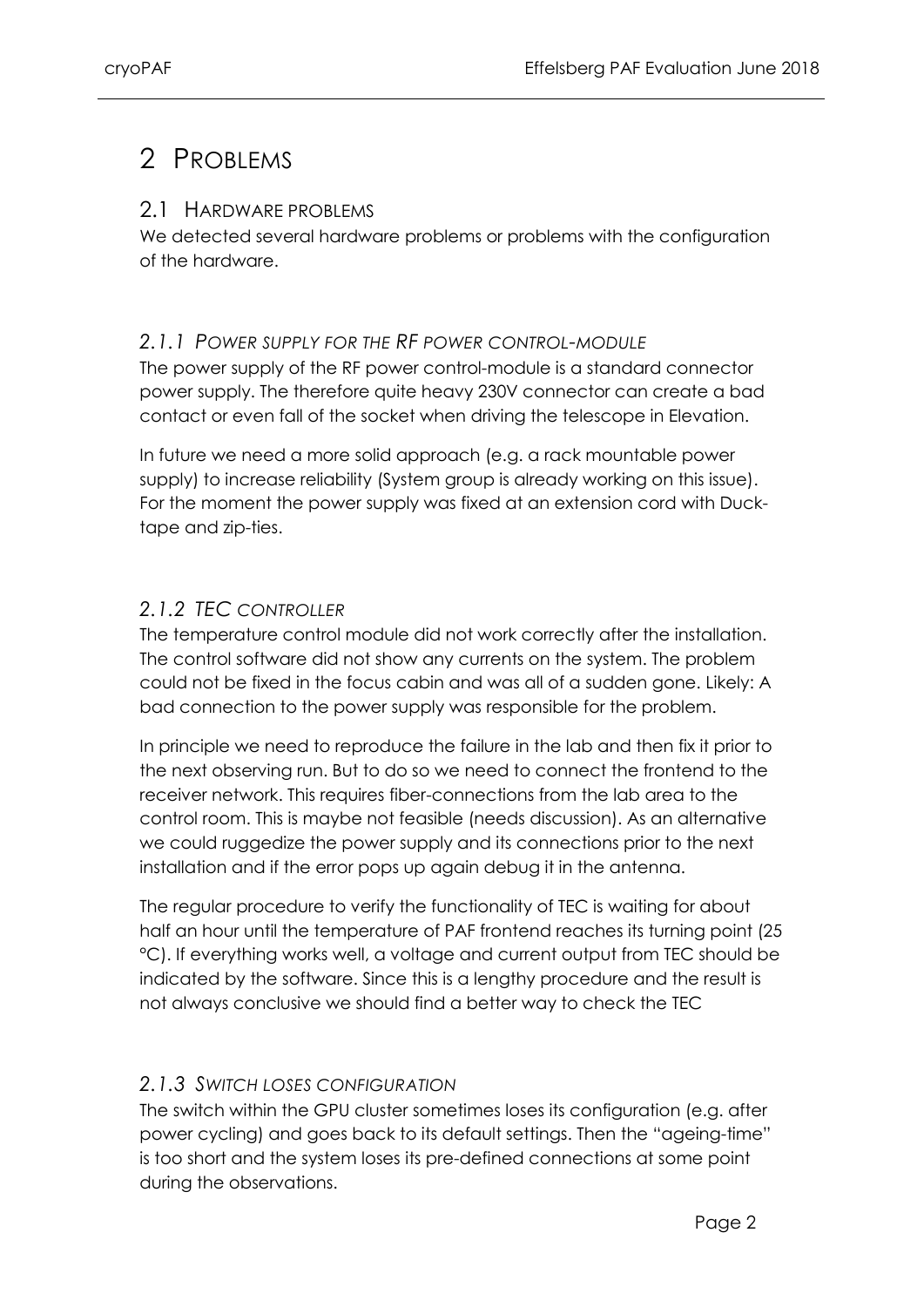Mitigation: Check settings after start-up of the system and on a regular basis during the observing run (e.g. daily at a fixed time). On long term we need an automated approach here:

E.g. editing the ageing time in the default configurations of the switches set them to 1000000s instead of 300s) and secure that the new configuration is used while powering up the system.

Another approach would be to set up the switches from outside with a startup-script.

In addition we need a manual describing how to solve this problem manually and we should have software based checks with user feedback (e.g. via the telescope control system) during operation to indicate data-flow is correct during operation.

#### <span id="page-6-0"></span>*2.1.4 GPU NODE PACFIX5 WAS NOT ACCESSIBLE*

The pacfix5 computer node was not accessible at the beginning of the observing run. We need a manual describing how to restart the GPU cluster and the internal switches. In addition we have to make sure that the storage system is re-mounted after the restart.

The problem is maybe related with the loss of connections in the switches (see also chapter [2.1.3\)](#page-5-4). This can possible create high network traffic on the GPUnodes and therefore makes it inaccessible. Tests are ongoing.

#### <span id="page-6-1"></span>*2.1.5 AIRFLOW TO THE BACKEND SWITCHES*

The air-flow in the GPU-server rack inside the Faraday room towards the switches was insufficient and tended to create a thermal short cut.

The housings of the switches are much shorter than the server housings. For better access of the connectors they are mounted in alignment with the server back-side. The airflow inside the switches is, as within the servers, from their front to back side. To guide the cool air inside the servers the front-side of the rack, where the air enters, is closed and the only openings are the server air-inlets. This is fine for the servers, but bad for the switches which are now isolated from the cool air and suck in the warm air from the back-side via the side of the rack; and hence create a kind of thermal short cut here.

We build from paper and tape an air-well from the rack front-side to the switch air-inlet. Hence we connected the switch air-inlet to the fresh air on the rack front-side without opening an air-bypass to the rack back-side. This works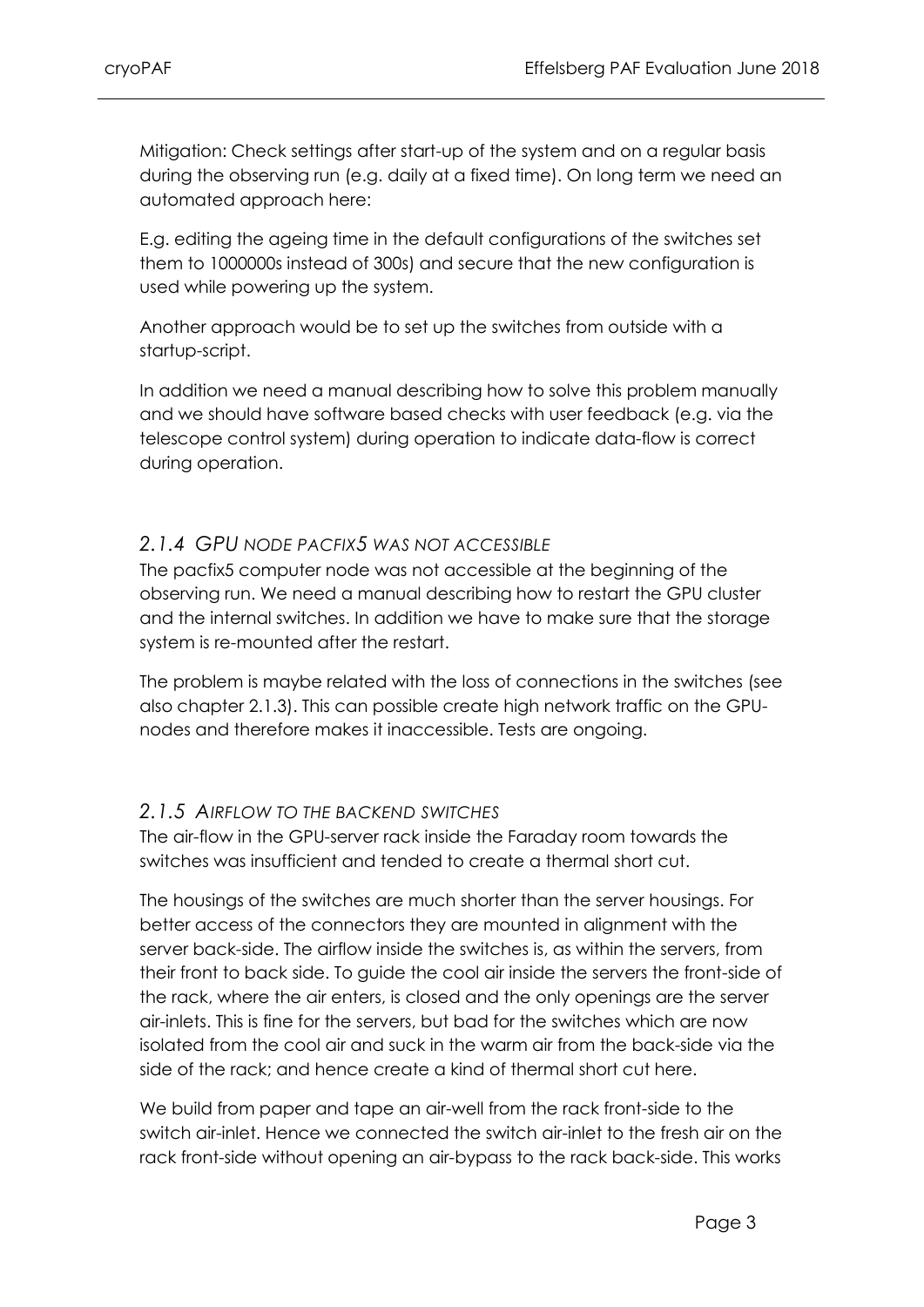fine and air outlet temperature of the switches is much lower than before. But this is only a provisional solution. A more solid solution is required in near future.

#### <span id="page-7-0"></span>*2.1.6 ABSOLUTE TIMING*

We detected a time difference of the order of 3.5 seconds between the position data in the meta-data stream, and the voltage value stream (both created / modified within the beam-former). So far it is unclear where the offset is introduced.

The first idea was that this is introduced by the observing itself since we are using the standard pointing and mapping procedures of the telescope. These are scanning modes and not adapted to the PAF. But using a raster type scan in Azimuth via the beam-former weights observing mode (adapted to the PAF and no scanning involved) gave the same time-shift.





*Figure 1: left hand side: top panel a beam-map towards 3c286 without time shift, below the same data with a time-shift of 3.58s. Right hand side: a single scan line in zig-zag mode on 3c273: black without time-shift, red with time shift of 3.11 s.* 

The telescope is synchronized to the IRIG-B signal and this signal is also directed to the PAF system. Since none of the other receivers has such a problem it is very likely that it is PAF system related.

There are several locations where this can happen:

- The internal timing supply is not synchronized to the telescope,
	- o e.g. IRIG-B is not connected or not used.
	- $\rightarrow$  Any time-delay is possible
- The flux calculation pipeline introduces a time-offset.  $\rightarrow$  Time delay usually should be in the order of half of the integration time (here 0.9s).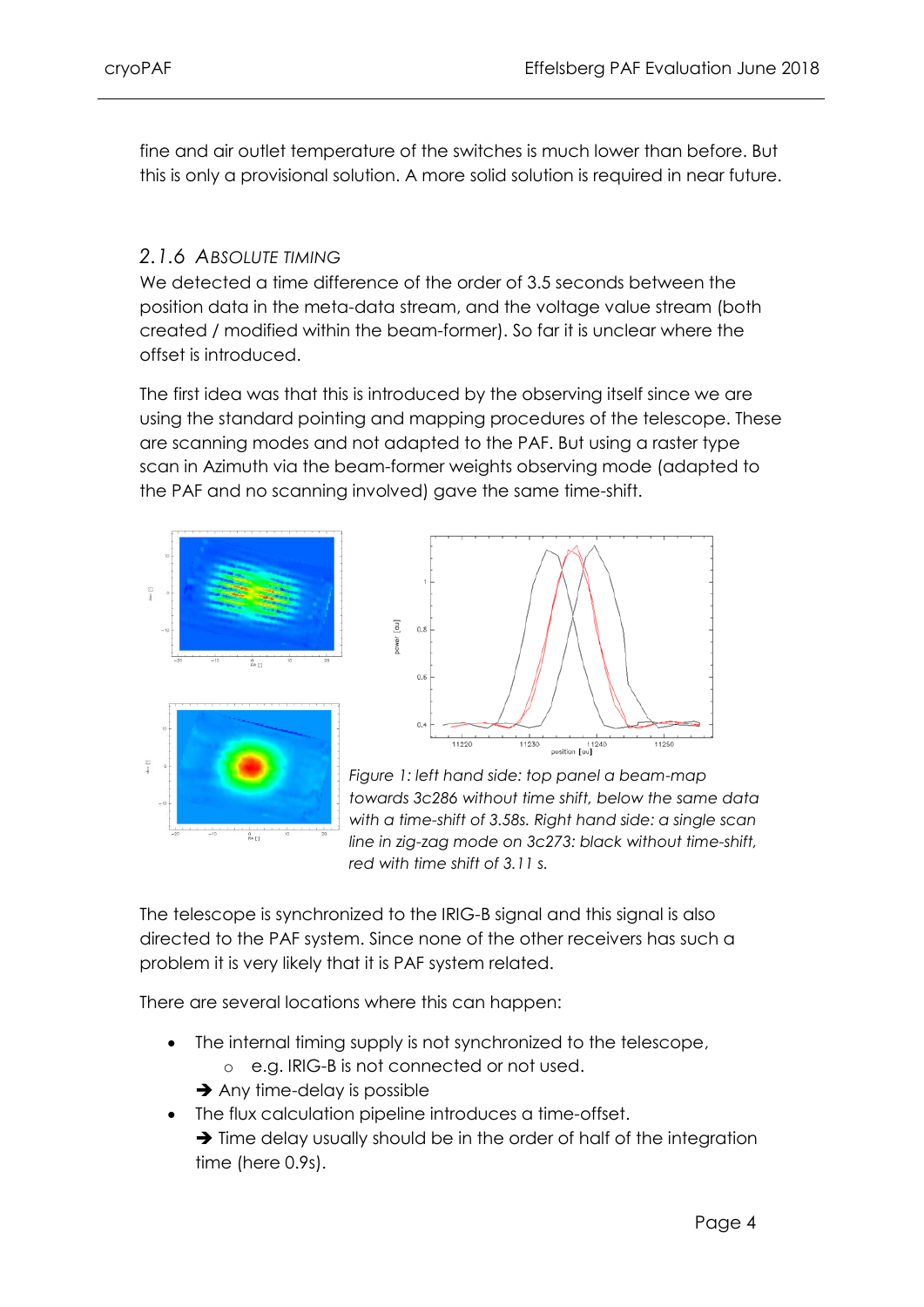This effect is present and seems to reduce the overall shift by half of the integration time. The calculation will be corrected for the next run.

- The beam-former internal algorithm calculating the meta-data timestamps is inaccurate / insufficient.
	- $\rightarrow$  Effect is unclear

We need to check the PAF timing system and its synchronization with the telescope prior to the next observing run. In addition we have to get an understanding how time-stamps are processed by the beam-former system. As last action we have to verify that the flux calculation pipeline deals correctly with the time-stamps of the beam-former voltage stream.



*Figure 2: Jitter of the applied time-shift over the observing run. First data taken are plotted on the left and last map on the right.*

It seems that the jitter was increasing over time. But since the uncertainty of the shift determination is quite large this may results from the data reduction process itself.

#### <span id="page-8-0"></span>2.2 SOFTWARE PROBLEMS

We had several problems with the PAF control software, but also with the observing system during the run. In addition a valid manual and check lists for the routine tasks (start-up, shut-down, determine beam-former weights, ...) are missing.

#### <span id="page-8-1"></span>*2.2.1 WHICH BEAM-FORMER WEIGHTS ARE USED*

For the upload of the beam-former weights two different GUIs are applicable, but only one of them is (partly?) working. Hence we have seen crazy beamshapes, unexpected system behavior, and unreliable operations in general.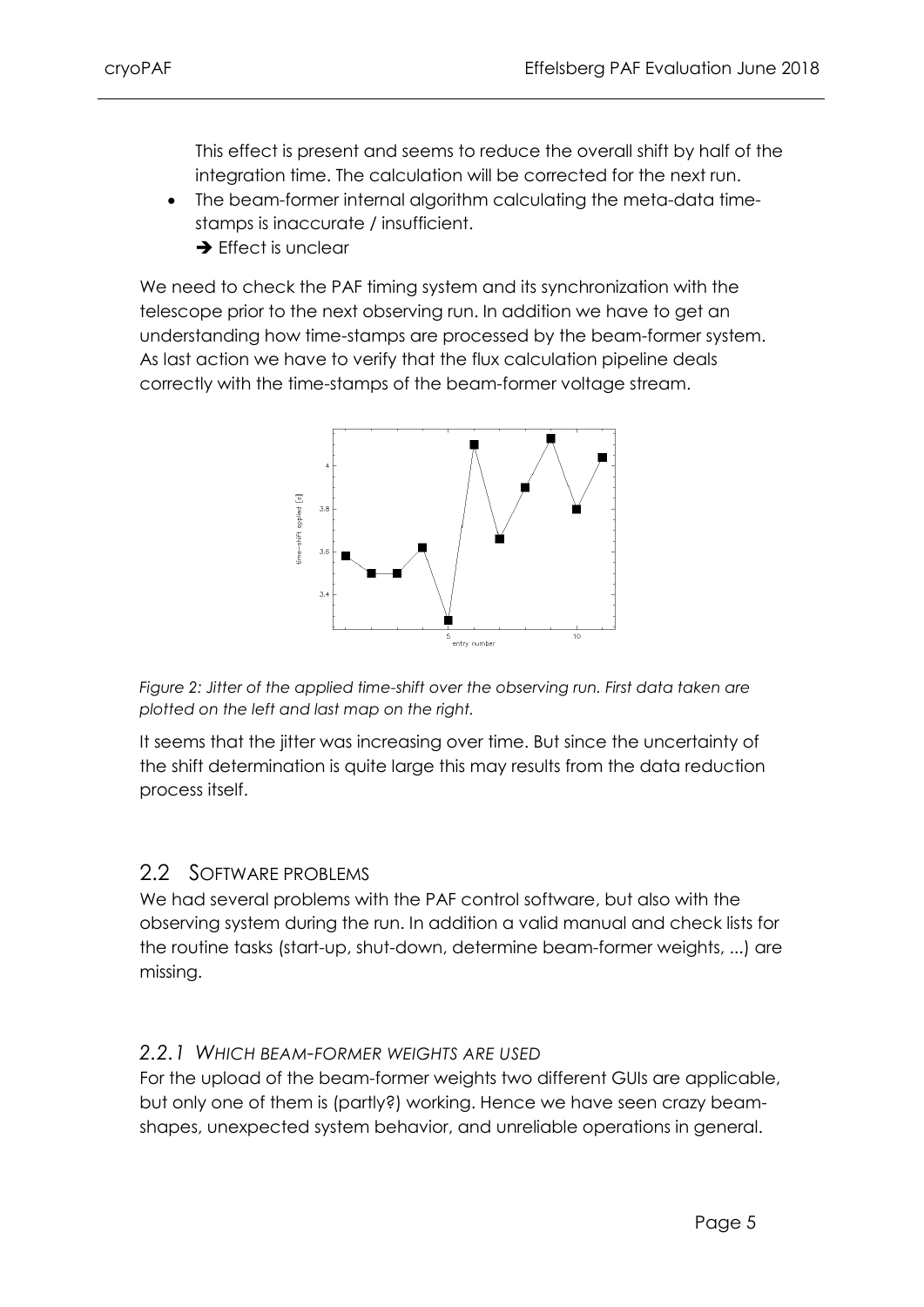The uploading of the beam-former weights needs a description in the manual. Important here:

- which GUI has to be used,
- do NOT press the "apply beamweights" button since it kills the data streaming connections,
- where to find the log-file (see below)

The log file shows the filename of the last loaded beam-former weights file. It would be good to automatically display this filename and hence give a feedback for the operator. At least the log file needs to be checked after uploading new beam-former weights. A manual describing these tasks will be provided in future.



*Figure 3: Not an unusual beam-map. Because of unnoticed software failures / operation-mistakes the data recorded is unusable. In this case 3c286 is invisible because beam-former weights were not uploaded correctly.*

#### <span id="page-9-0"></span>*2.2.2 LOSING REFERENCE IN BEAM-FORMING OBSERVATION*

We had one time the issue of losing the data of the reference observations of the beam-former observing sequence. This could potentially denote to a problem in the interplay between telescope software and receiver software. The only fix at the moment is to redo the observations.

#### <span id="page-9-1"></span>*2.2.3 CHANGE OF THE FREQUENCY BAND*

The procedure of how to change the frequency band within the PAF was unclear and therefore not reliably working. So far we can't tell that the procedure derived during the tests is reliable under all circumstances. Hence one needs to check the active frequency band via the spectral response. This is applicable using a script on the TOS computer. Both, the switching procedure and the checking of the spectral response must be described in a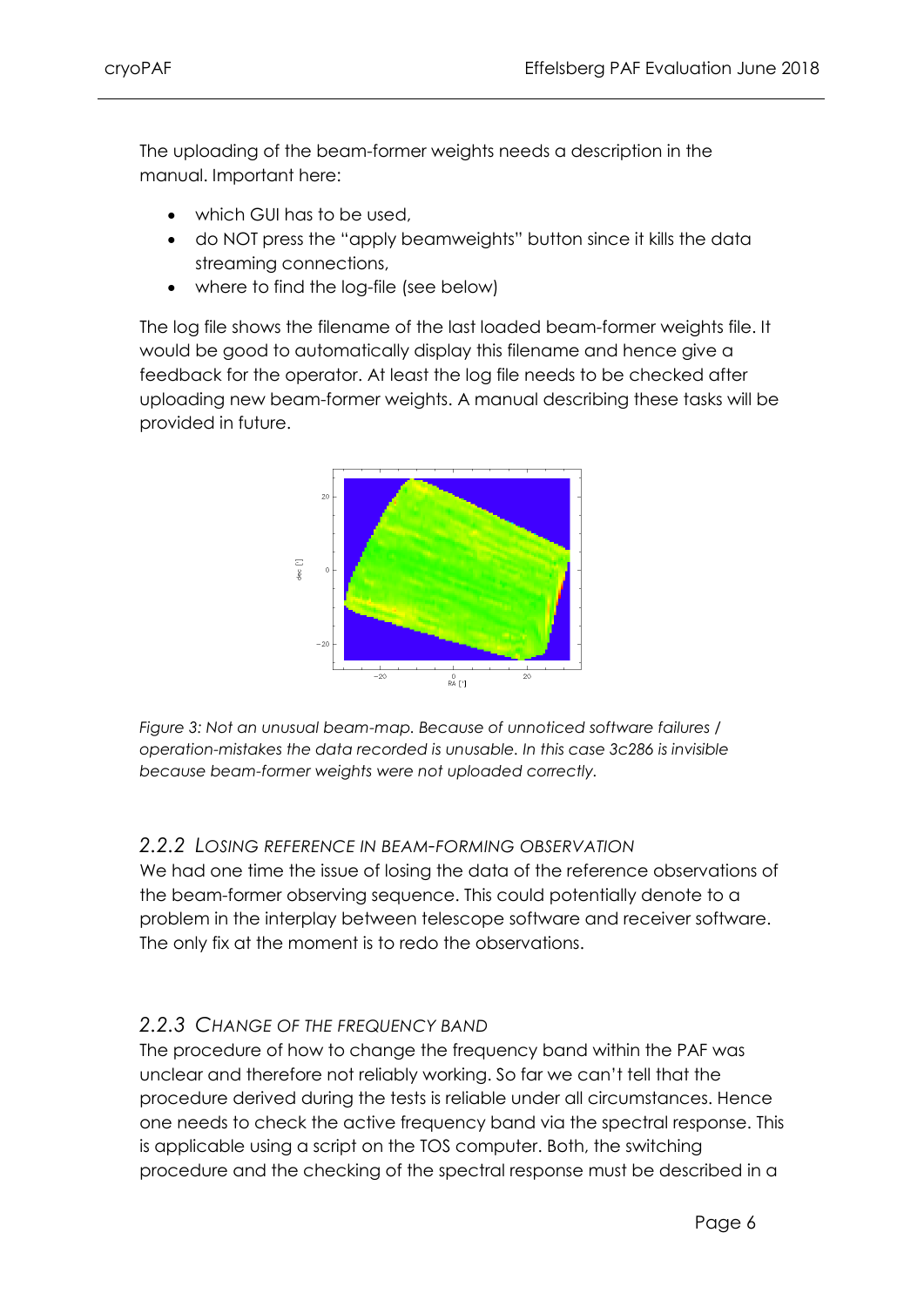manual for the PAF. In addition a direct user feed-back via a GUI application or even better via the telescope control system would be nice.

#### <span id="page-10-0"></span>*2.2.4 TELESCOPE CONTROL SYSTEM*

In the beginning we had problems with the "new" telescope control Software. The control task crashed regularly. This was fixed by the telescope science support. Later we experienced several times a very slow or crashing VNC for the observing clients. This could be (at least once) solved by using the old queue-manager. The "new one" seems to create a high load on the graphics system. If this is the real reason for the slow, often unusable system is unclear. We need to find out if this is a PAF related issue (maybe because of the insufficient backend and frontend connections) or a more general problem.

If the VNC is slow it usually can be recovered by restarting the VNC server for this particular VNC. Of course the software tasks running there need to be restarted as well.

We had the feeling that connecting with a "wrong" type of VNC client could also cause a slowing down or crashing of the VNC server.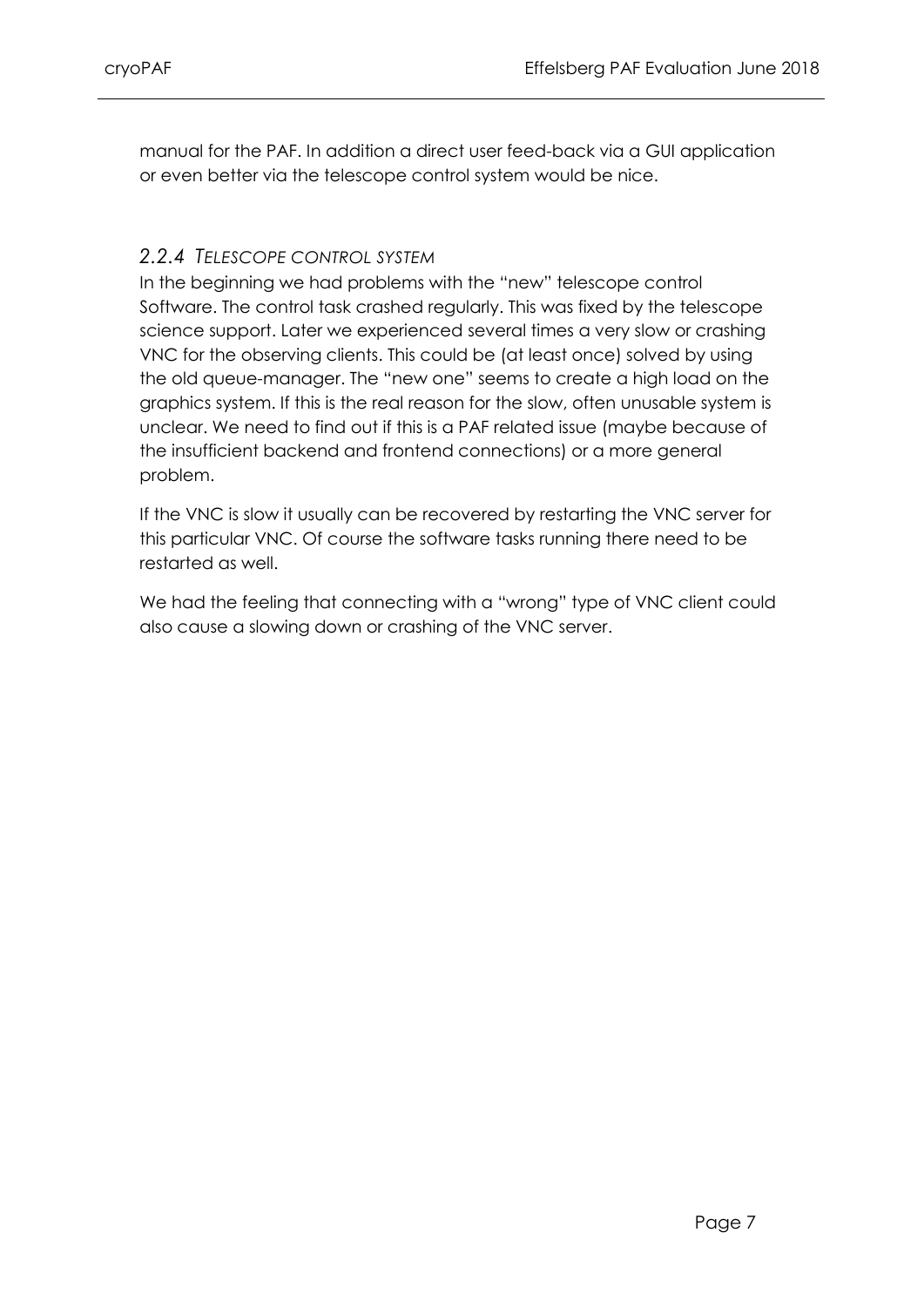### <span id="page-11-0"></span>3 BEAM-SHAPE AND POINTING

The measurements of the individual focus curves and their fitting gave us for the center frequency band good data on the beam-size versus frequency (see also chapter [0\)](#page-12-1). The large in focus map to detect side lopes failed during the scan. Hence we do not have a map of the side-lopes. Nevertheless in the line scans the first side-lop is clearly visible and at a descent low level.

In addition we could verify the pointing with the data taken on 3c286.

#### <span id="page-11-1"></span>3.1 BEAM-SHAPE

The beam looks clean and has in the maps a low side lobe level. As mentioned above the large map to make the side lobe visible was incomplete and not usable. The only side lobe impression we got from a cross scan on 3c273. But the side lobe level seems to be higher than the visible side lobe of the maps.



*Figure 4: First side-lobes of the main beam are more than 10 dB below the main beam maximum power. Scan was taken on 3c273.*



*Figure 5: Beam-maps of all three frequency bands (lowest frequency at left hand side). Contours, as far as available are on 90%, 50% 10% and 1% level. A side lobe above 2% as indicated from the cross scan above should be visible in all maps.*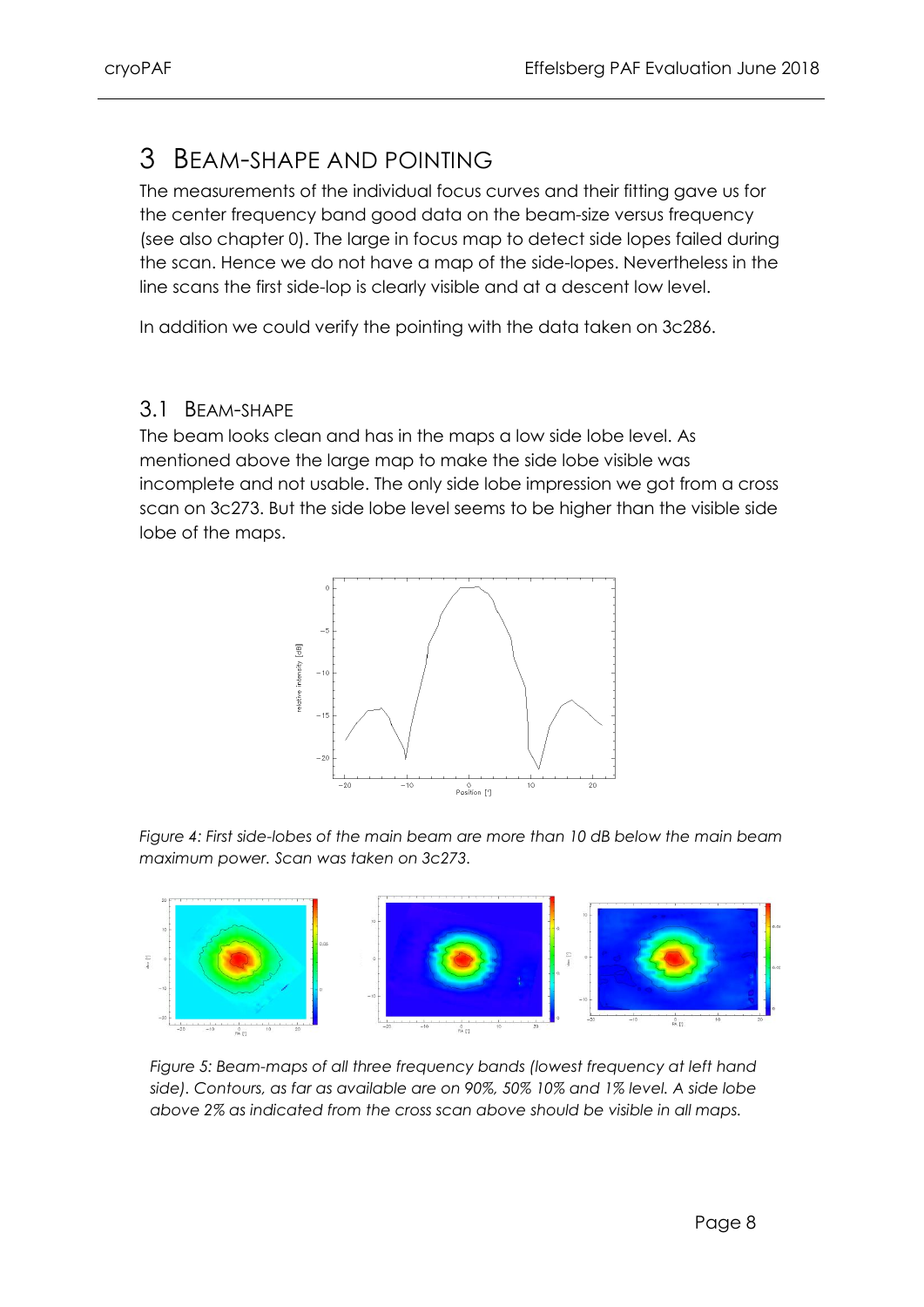The beam is as far as we can tell with the timing uncertainties round and clean. A larger map with better signal to noise is required to trace down the first side lobe correctly.

#### <span id="page-12-0"></span>3.2 BEAM SIZE

Beam sizes are fitted along with the data for the focus. We could derive the beam-sizes nearly over the full frequency range. Due to the beam-forming system, the beam size of each 1 MHz wide frequency channel is in principle independent. The algorithm used for the beamforming is so far not understood by us (we need further investigations and more time here). Nevertheless, the strong frequency dependence of the beam-size was unexpected.

The beam-size of the formed beam changes relative to the diffraction limit with frequency (all measurements taken on 3c286). At the low frequency end it is nearly 1.4 times the diffraction limit, and hence we do not use the full dish her. At the high frequency end it is about 1.1 times the limit. A well matched horn antenna based receiver usually has a beam about 1.1to 1.2 times larger than the diffraction limit.



*Figure 6: Fitted beam-size (black triangles) versus frequency. The red curve denotes the diffraction limit of a 100m dish and the blue curve is at 1.4 time of this value. The right hand side figure shows the beam-sizes in units of the diffraction limited beam. We fitted the beam-maps using 12 MHz wide frequency chunks for all three frequency bands of the PAF. But the high and the low band had a lot of RFI within. Therefore the data-quality especially towards the lower and the higher end of the plot is limited. In the area around 1400 MHz the mid and high band overlap. Both data sets are in good agreement here.*

<span id="page-12-1"></span>The reason for this behavior is unclear to us. It could result from the interplay between maximum signal to noise beam-former and the frequency dependent illumination function of the individual antenna. Also RFI could play a role here.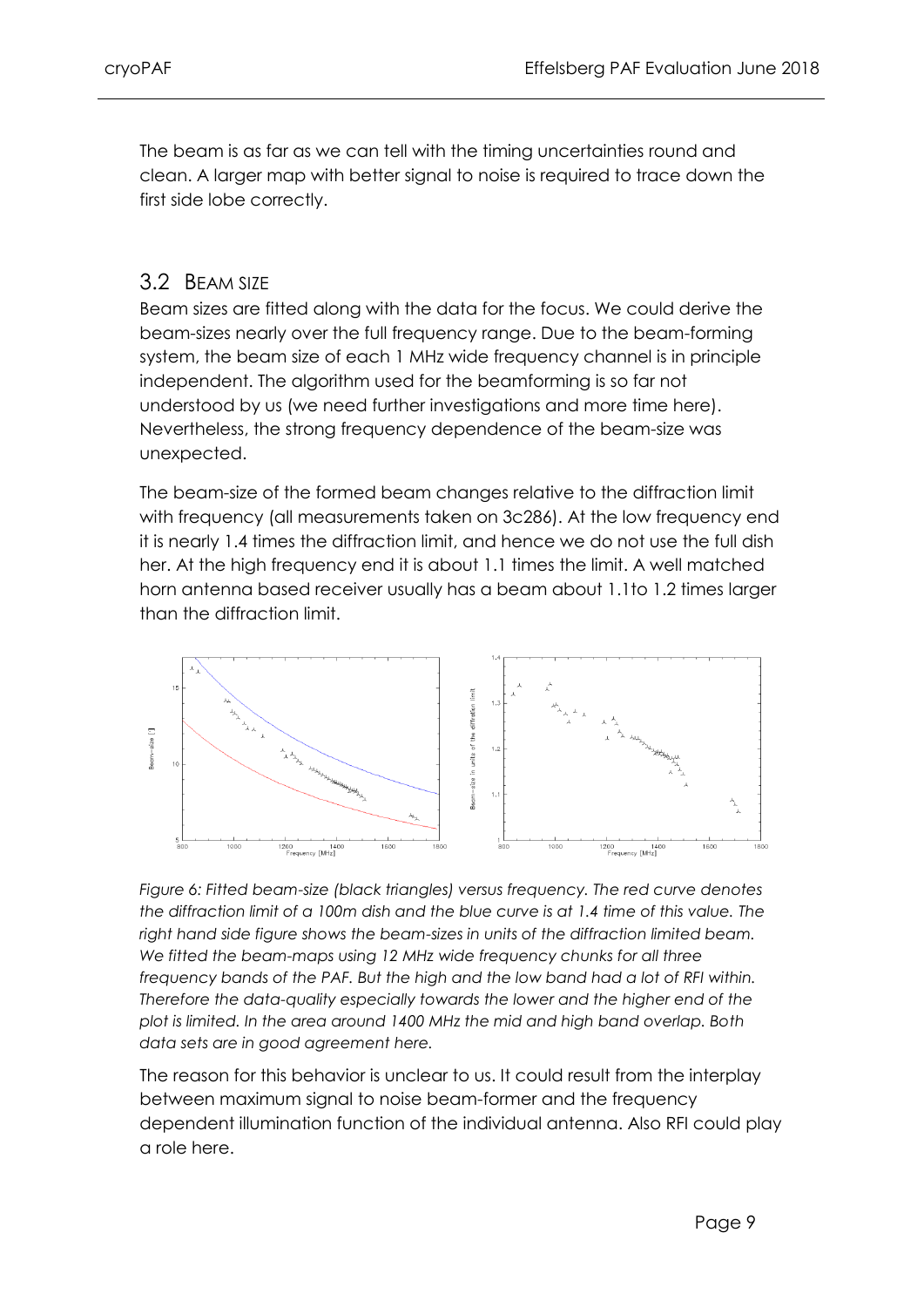### <span id="page-13-0"></span>3.3 POINTING

Along with the data fitting we could also derive the pointing of the individual frequency channels in respect to each other. In addition we got several observations of the same object (3c286) on its trajectory over the Effelsberg sky.

In the last map we took during this run (on June 30<sup>th</sup>) we detected a pointing offset. So far we never checked the position, but here it was done. The pointing was off by about 2', more than 20% of the FWHM beam-size.



*Figure 7: Map of 3C286 in the late morning directly after it came up. The offset of 1.7' in RA and -1' in dec is visible by eye already.*

After we detected the offset we looked at all other offsets in the data. They have been fitted together with beam-sizes and signal strength for the focus measurements. One can see a clear trend of the pointing offset with the time of the day. This means the offset changes with the sky rotation and therefore this denotes that the main beam is formed of center of the telescope focal plane.

Why this is the case we do not know at the moment. One can speculate:

- beam-former uses wrong epoch for its calculations;
- signal to noise beam-former weight determination algorithm is influenced by RFI;
- pointing constants used for the PAF within the telescope system are wrong;
- using the scanning modes introduce an position error (scanning pattern rotates with the source)
- ….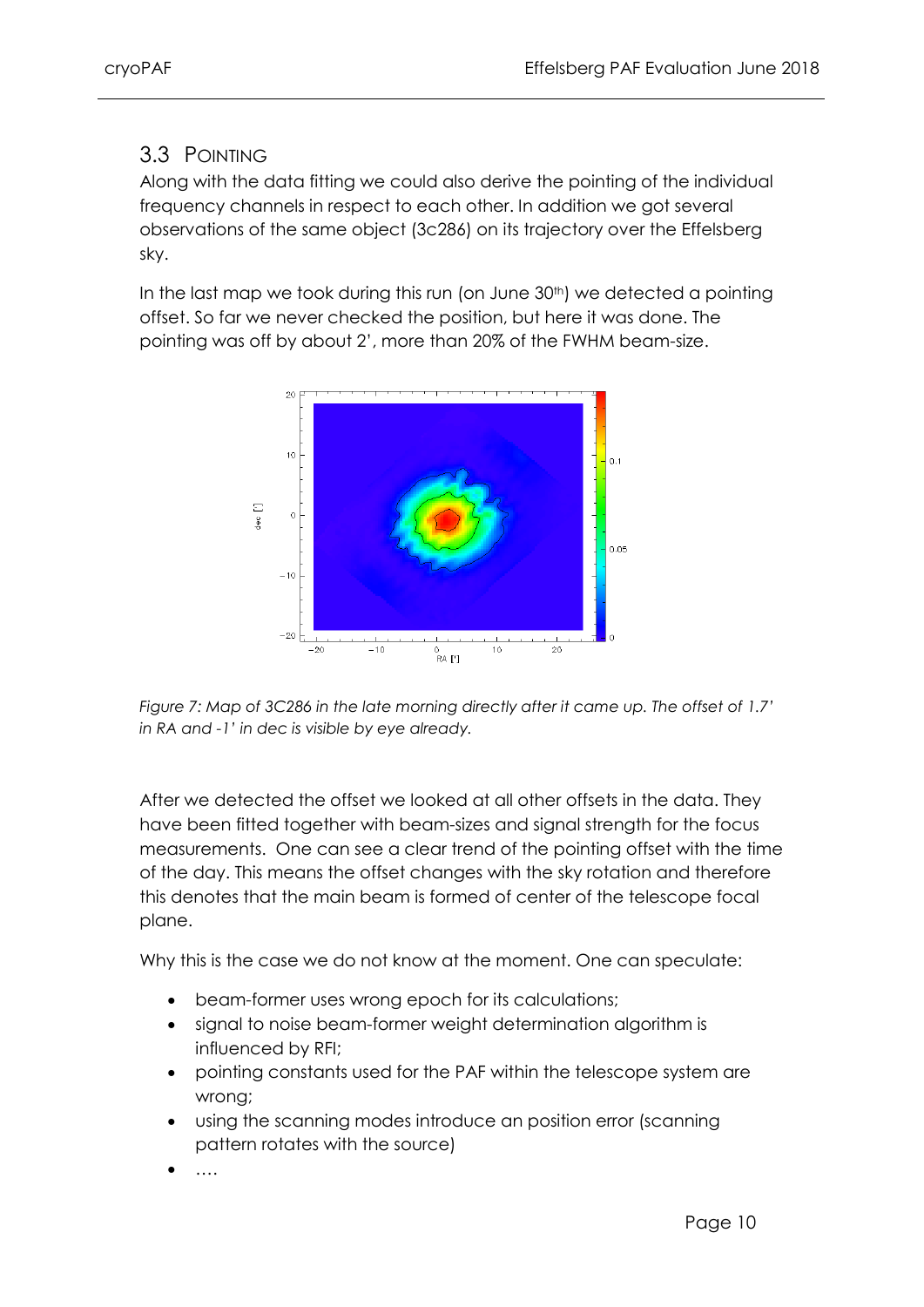For all of the above points it is unclear if they can explain the effect. Nevertheless a pointing offset of up to 2' will influence the astronomical data and must be taken out.



*Figure 8: Offsets in the position of 3c286. The positions are connected in the order of the time of the day, starting at the right hand side with large RA-offsets around 13:30 and stopping at the left end with an RA offset of zero around 20:50.*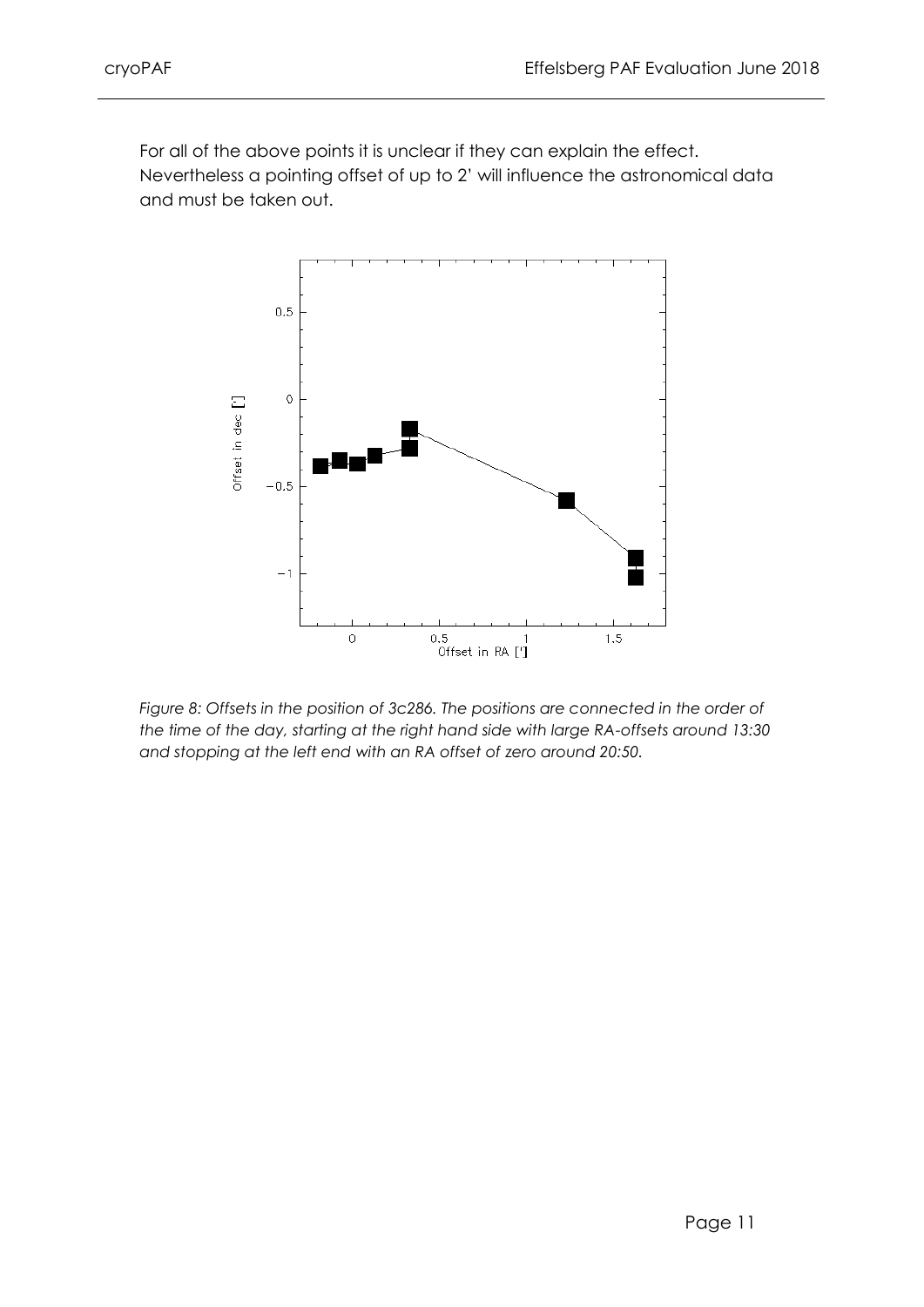# <span id="page-15-0"></span>4 FOCUS CURVE

We tried to re-do focus curves with two different approaches (just changing focus without re-do measurements for new beam-former weights, and remeasure and re-calculate the beam-former weights after changing z-focus). In the original planning we also wanted to check the off-axis beams. The last was dropped due to the time limitations we faced with all the technical problems. In addition we had to reduce the number of z-positions for the boresight beam.



*Figure 9: Comparison of the beam without new beam-former weights (left hand side)*  164mm out of the nominal focus and with new beam-former weights (right hand side) *200mm off focus. Intensity scale was held fix on both plots; contour levels are at 90%, 50%, and 10% of the maximum intensity.*

We measured a beam-map at each focus point and derived beam-size and amplitude over the RF-band and as an average value out of a RFI free frequency band.



*Figure 10: Derived focus curves: Left hand side from averaged signal amplitude and Right hand side from averaged beam-width. Average was taken from frequency channels 180 to 300. The black curve denotes the values without re-measuring and re-calculating beam-former weights after changing Z-focus; the red curves show the values when new beam-former weights were calculated after the focus change.*

Our measurements show the expected behavior: without new beam-former weights the focus behaves as any usual receiver (black curves in figure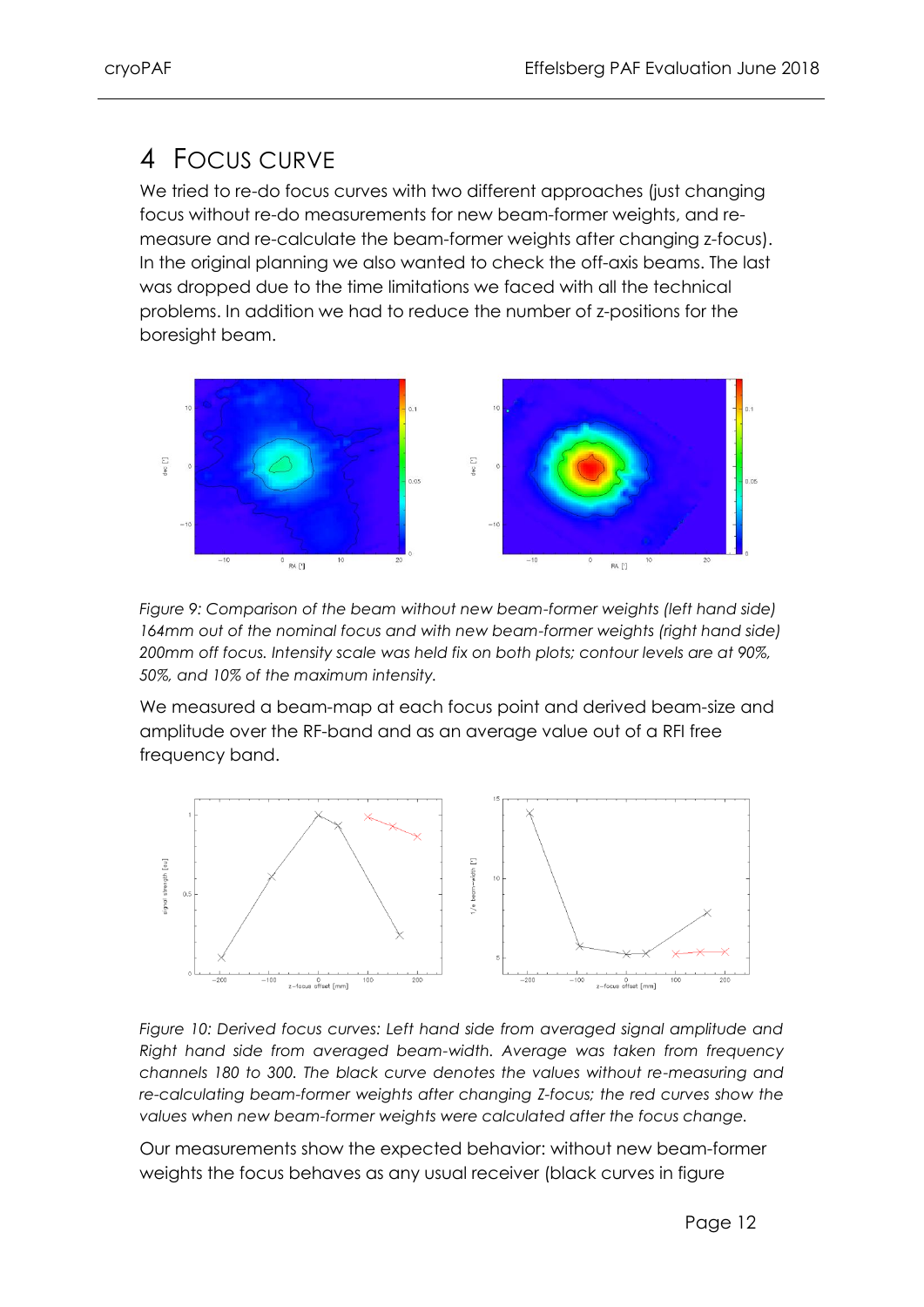above). In contrast, the red curves show that the beam-forming measurements are self-focusing over a wide Z-focus range. If this is true also for off-axis beams in the same extend needs to be proven in future.

The system temperature for the three of focus curves with re-measured and re-calculated beam-weights increases proportional with roughly 1 over signal strength. Hence the 100mm defocused system has nearly the same system temperature while the one of the 200mm defocused system is increased by about 10%.





If beam-former weights are re-measured and updated regularly, taking a focus curve and re-focusing the receiver is not necessary during usual operation. In what intervals beam-weights need to be re-calculated and updated is still (a bit) unclear. The system seems to be stable over days, hence once per day should definitely be sufficient from what we can tell so far.